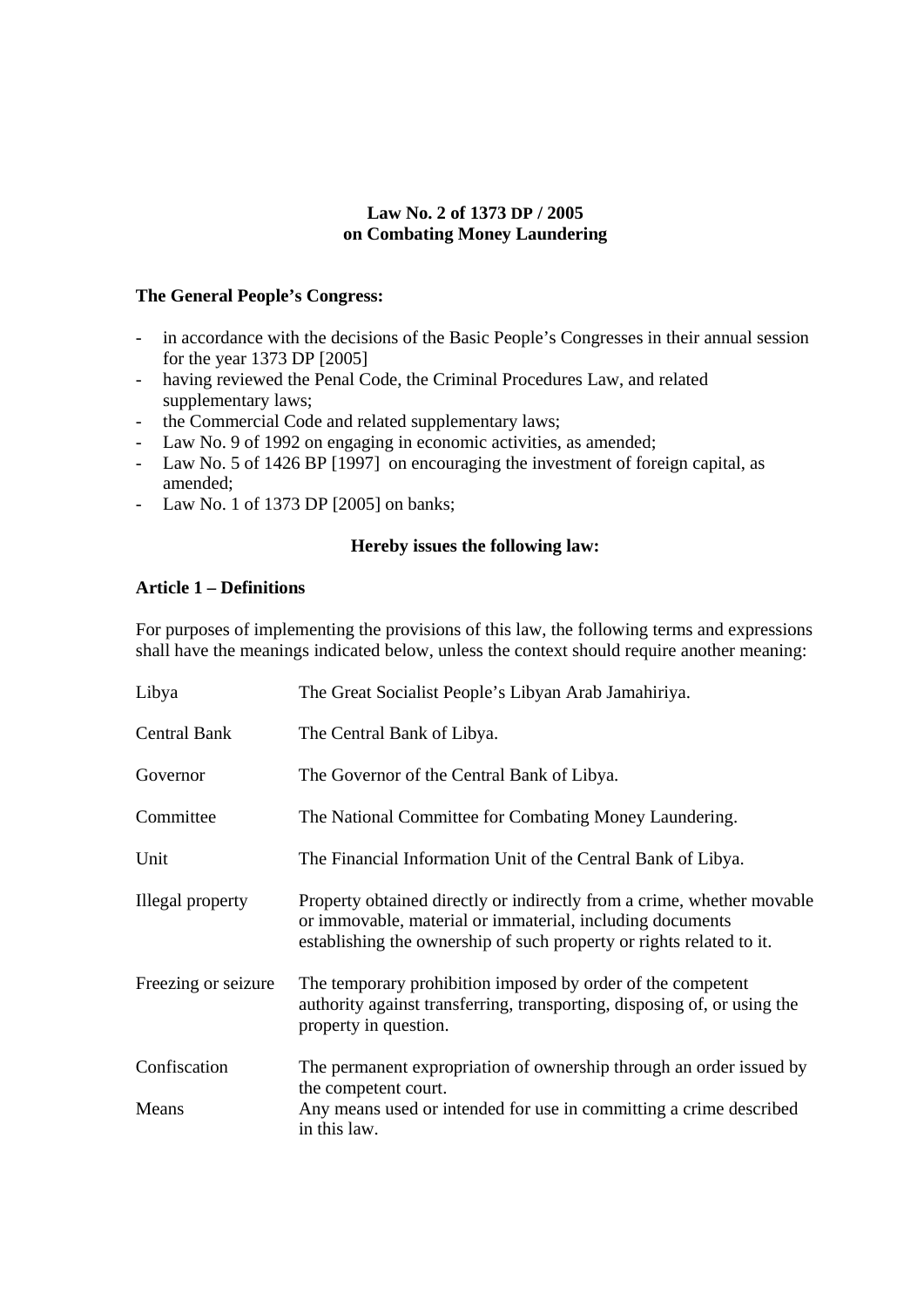Financial establishment Any bank, finance company, financial market, moneychanging shop, financial or money broker, or any other establishment authorized to carry out its activity by the Central Bank.

Other financial, commercial, Establishments authorized to carry out their activities by an and economic establishments entity other than the Central Bank, such as insurance companies, service bureaus, etc.

### **Article 2 – Money laundering**

- 1. Anyone who perpetrates any of the following acts shall be considered to have committed a crime of money laundering:
	- a. Possessing, owning, using, exploiting, disposing of in any manner, transferring, transporting, depositing, or concealing illegal property in order to disguise its unlawful source.
	- b. Disguising the true nature of illegal property, concealing its location, method of disposal or movement, rights related to it, or its ownership or possession.
	- c. Participating in the above acts in any manner whatsoever.
- 2. Property shall be considered illegal if it was obtained from a crime, including the crimes described in the International Agreement to Combat Organized Crime and the Protocol attached thereto, the International Agreement to Combat Corruption, or other international agreements to which Libya is a party.

#### **Article 3 – Criminal responsibility of establishments**

Without prejudice to non-criminal punishments imposed by any other law, financial, commercial, and economic establishments in Libya shall be held legally responsible for any crime of money laundering committed in their name or on their behalf, and they shall be subject to the punishments described in Article 4, paragraph 2 of this law.

#### **Article 4 – Punishments for money laundering**

1. Without prejudice to the punishments imposed by the Penal Code or any other law for crimes that are the source of the illegal property, a crime of money laundering as described in paragraph 1 of Article 2 above shall be punishable by imprisonment and a fine equal to the value of the illegal property, which shall be confiscated.

If the malefactor participated in the crime from which the property was obtained [the predicate offense], whether as a perpetrator or accomplice, he shall be subject to the more severe penalty, both elements of which shall be increased in severity by one-third.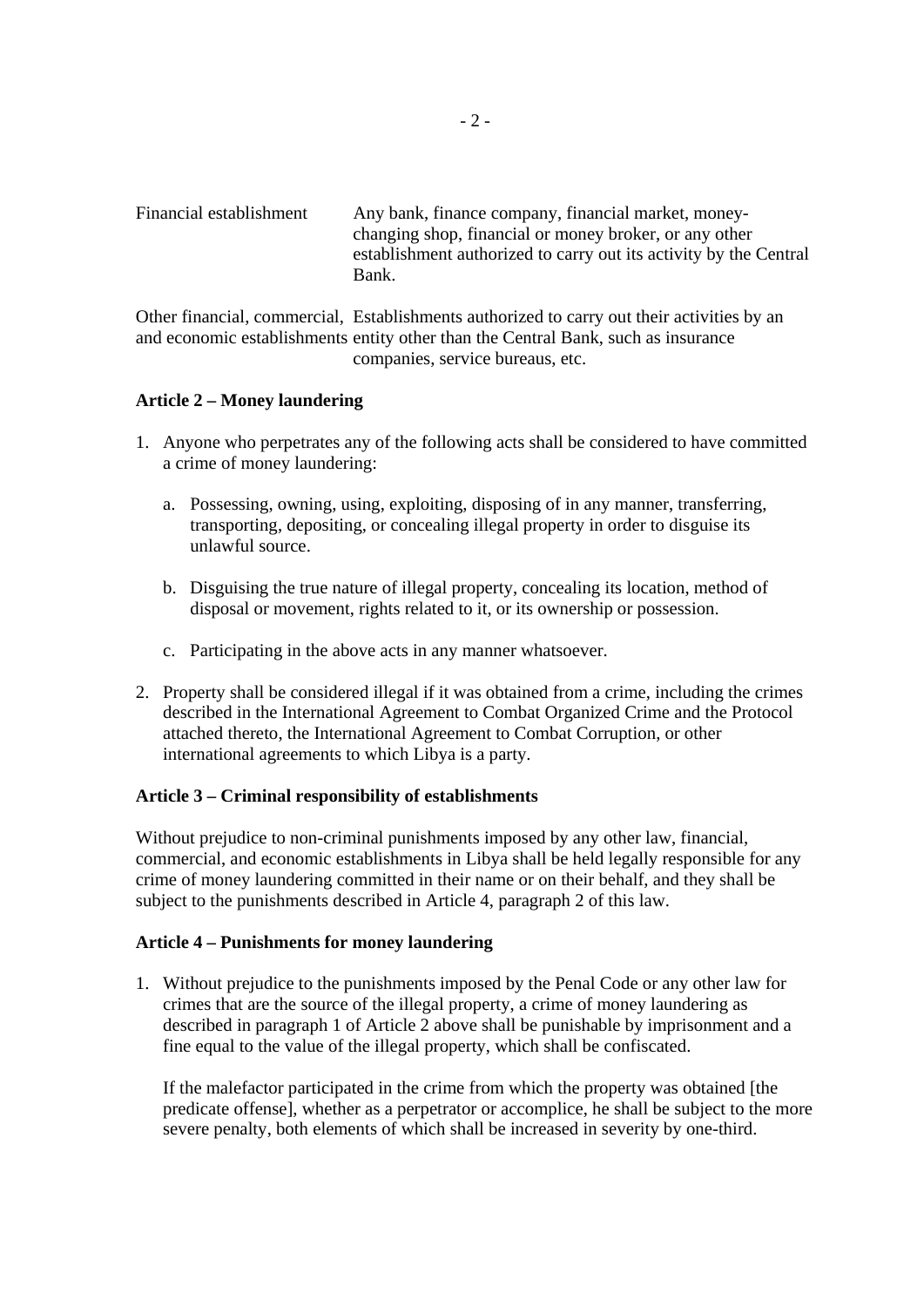If the malefactor was aware that the property was obtained from a crime with a more severe penalty but did not participate in the crime, the punishment corresponding to the crime shall be imposed on him.

2. An establishment in whose name or on whose behalf a crime is committed shall be subject to a fine equal to twice the value of the illegal property, which shall be confiscated. In case of a repeated offense, the establishment shall be closed down and its license revoked.

### **Article 5 – Punishments for crimes related to money laundering**

- 1. Any official or employee of a financial, commercial, or economic establishment who learns of an act in his establishment related to a crime of money laundering and fails to report it to the competent authority shall be subject to imprisonment and/or a fine of not more than LD 10,000 and not less than LD 1,000.
- 2. Anyone who informs a person that his transactions are being monitored or investigated by the competent authorities because of suspicion that they are illegal shall be subject to imprisonment and/or a fine of not more than LD 10,000 and not less than LD 500.
- 3. Anyone who fails to comply with the provisions of Article 8 of this law shall be subject to a fine of not more than LD 10,000 and not less than LD 500. The property in question shall be held until the public prosecutor orders its release upon proof that it is not related to another crime.
- 4. Anyone who reports a crime of money laundering to the competent authorities, in bad faith and in order to harm another party, so that legal action may be taken to discover the truth, even if the report is with an unknown signature or using a false name, shall be subject to imprisonment for a period of not less than one year.
- 5. Anyone who fails to comply with any other provision of this law or with the regulations, decrees, and circulars issued in conjunction with it, shall be subject to imprisonment and/or a fine of not more than LD 10,000 and not less than LD 500.

#### **Article 6 – Exemption from punishment**

Anyone who reports a crime of money laundering before it is discovered by the competent authorities shall be exempted from punishment.

#### **Article 7 – Freezing, impounding, and seizure of funds**

1. The Governor of the Central Bank of Libya may freeze funds in accounts that are suspected of being linked to a crime of money laundering, for a period not to exceed one month.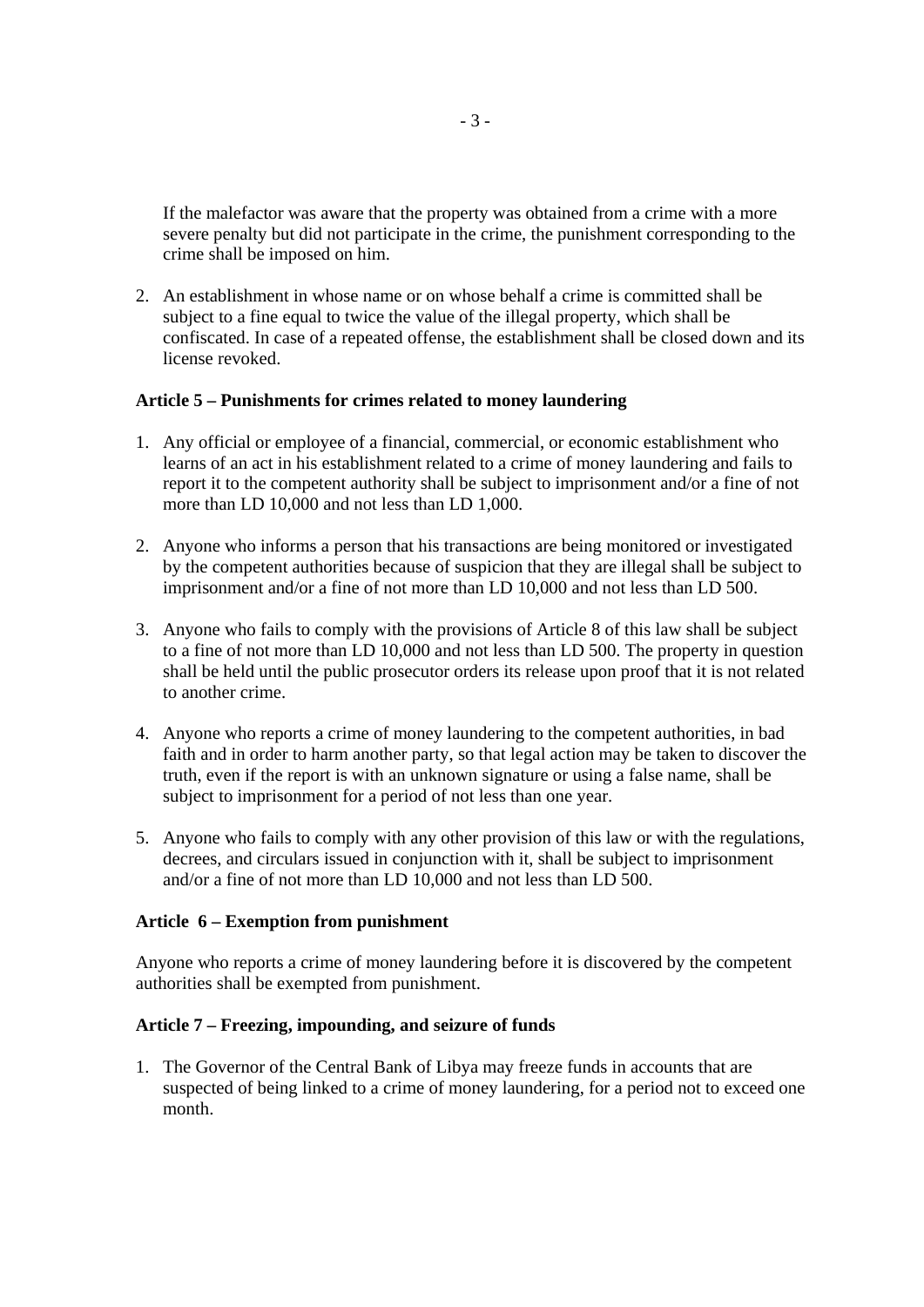- 2. The chief public prosecutor may issue an order to impound accounts, funds, or instruments suspected of being linked to a crime of money laundering, for a period not to exceed three months.
- 3. The court to which a criminal case involving a crime committed in its jurisdiction is referred may issue an order to impound accounts, funds, or instruments suspected of being linked to the crime of money laundering, for a period not to exceed three months.
- 4. The orders to impound or seize funds referred to in the previous two paragraphs shall be carried out by the Central Bank, if the funds are being held by a bank or other institution under its supervision.

#### **Article 8 – Disclosure of the source of funds brought into Libya**

The Central Bank shall determine the maximum amount of funds that may be brought into the country in cash without having to declare it or disclose its source. Any amounts in excess of this limit shall be subject to the disclosure requirement established by the Central Bank.

### **Article 9 – Financial Information Unit**

1. The Central Bank shall establish a unit called the Financial Information Unit to combat money-laundering activities. Reports on suspicious transactions shall be sent to the Unit from all concerned financial, commercial, and economic establishments, and information on these transactions may be submitted by any person or entity.

 This Unit may exchange information and reports on cases suspected of being linked to money-laundering activities with its counterparts in other countries, in accordance with the international agreements to which Libya is a party or with the principle of reciprocity.

2. All banks operating in Libya shall establish a subsidiary unit called the Subsidiary Unit for Information on Combating Money Laundering, which shall be responsible for monitoring all activities and transactions carried out by the bank or financial institution or by those who deal with them, when such activities or transactions are suspected of being linked to money-laundering activities or activities involving the deposit or transfer of funds whose source is unknown.

 This subsidiary unit shall be responsible for reporting information or data related to these activities to the Financial Information Unit of the Central Bank of Libya described in paragraph 1 of this article.

 The Governor shall issue a decree regulating the Financial Information Unit of the Central Bank of Libya and the subsidiary units in banks, defining their duties, responsibilities, and work procedures.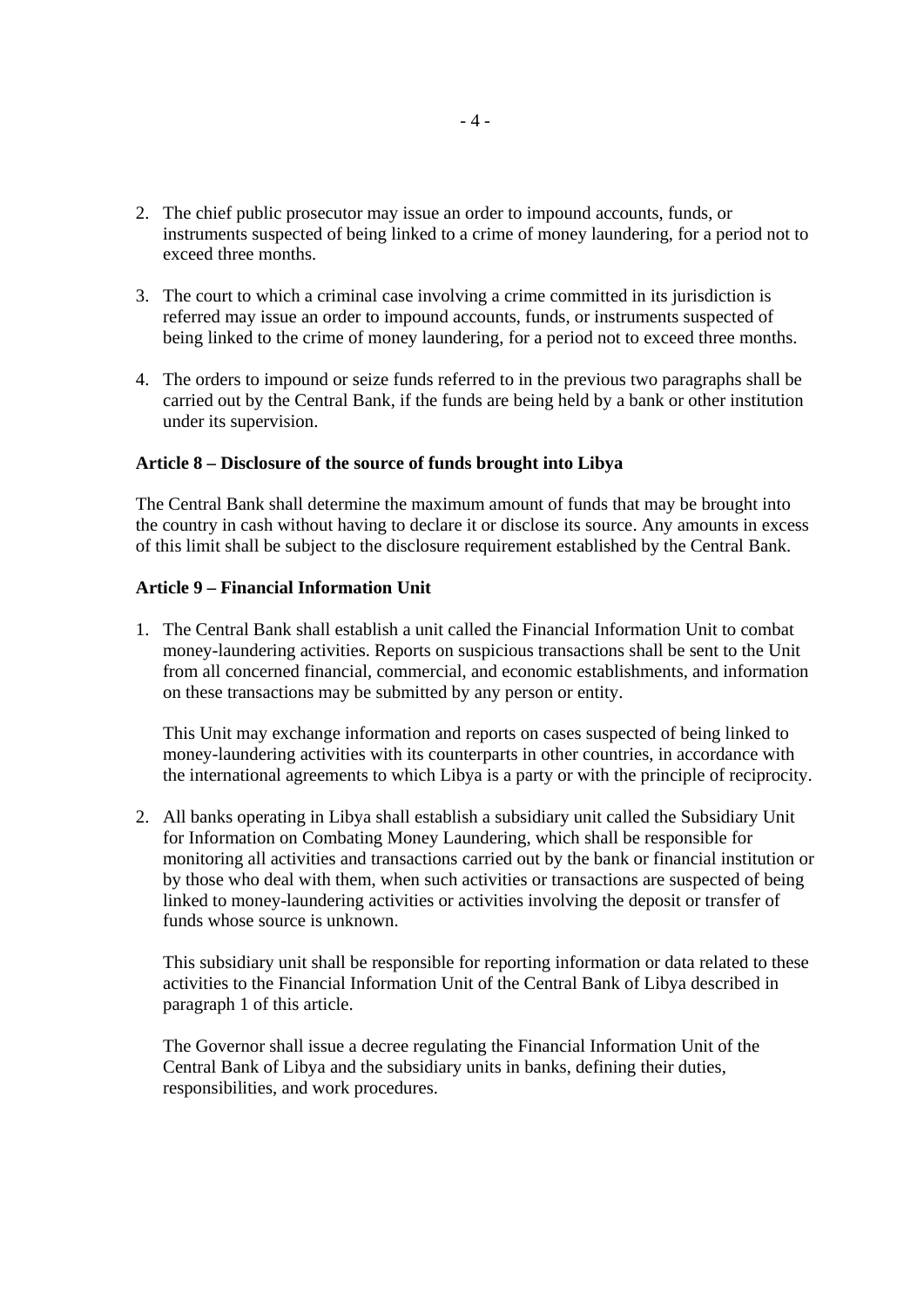### **Article 10 – Role of the Financial Information Unit**

- 1. The Unit described in paragraph 1 of the preceding article, after reviewing the case referred to or reported to it, shall inform the Governor concerning the information and reports in its possession, so that the necessary measures may be taken.
- 2. If the office of the public prosecutor receives a direct report concerning cases of money laundering, it shall take the necessary measures and shall inform the Financial Information Unit of the Central Bank of Libya concerning the contents of the report.

### **Article 11 – National Committee for Combating Money Laundering**

In accordance with this law, a committee shall be established called the National Committee for Combating Money Laundering, which shall be chaired by the Governor of the Central Bank of Libya or his deputy and shall include at least one member from the following:

- Central Bank
- Secretariat of the General People's Committee for Financial and Technical Supervision
- Secretariat of the General People's Committee for Justice
- Secretariat of the General People's Committee for Public Security
- Secretariat of the General People's Committee for Finance
- Secretariat of the General People's Committee for Economy and Trade
- Secretariat of the General People's Committee for Foreign Liaison and International Cooperation
- Customs Authority
- Tax Authority

The delegates shall be nominated by their respective entities after consultation with the Chairman of the Committee. The board of directors of the Central Bank of Libya shall issue a decree establishing the composition of the Committee and the remuneration of its members.

#### **Article 12 – Duties and responsibilities of the Committee**

The Committee described in the preceding article shall have the following duties and responsibilities:

- 1. Recommend the regulations and procedures necessary for combating money laundering.
- 2. Facilitate the exchange of information among the entities represented in the Committee and coordinate their activities.
- 3. Prepare a draft set of by-laws governing the Committee's activities, which shall be issued by means of a decree by the board of directors of the Central Bank of Libya.
- 4. Draw up the implementing regulations for this law in accordance with the provisions of Article 16 herein.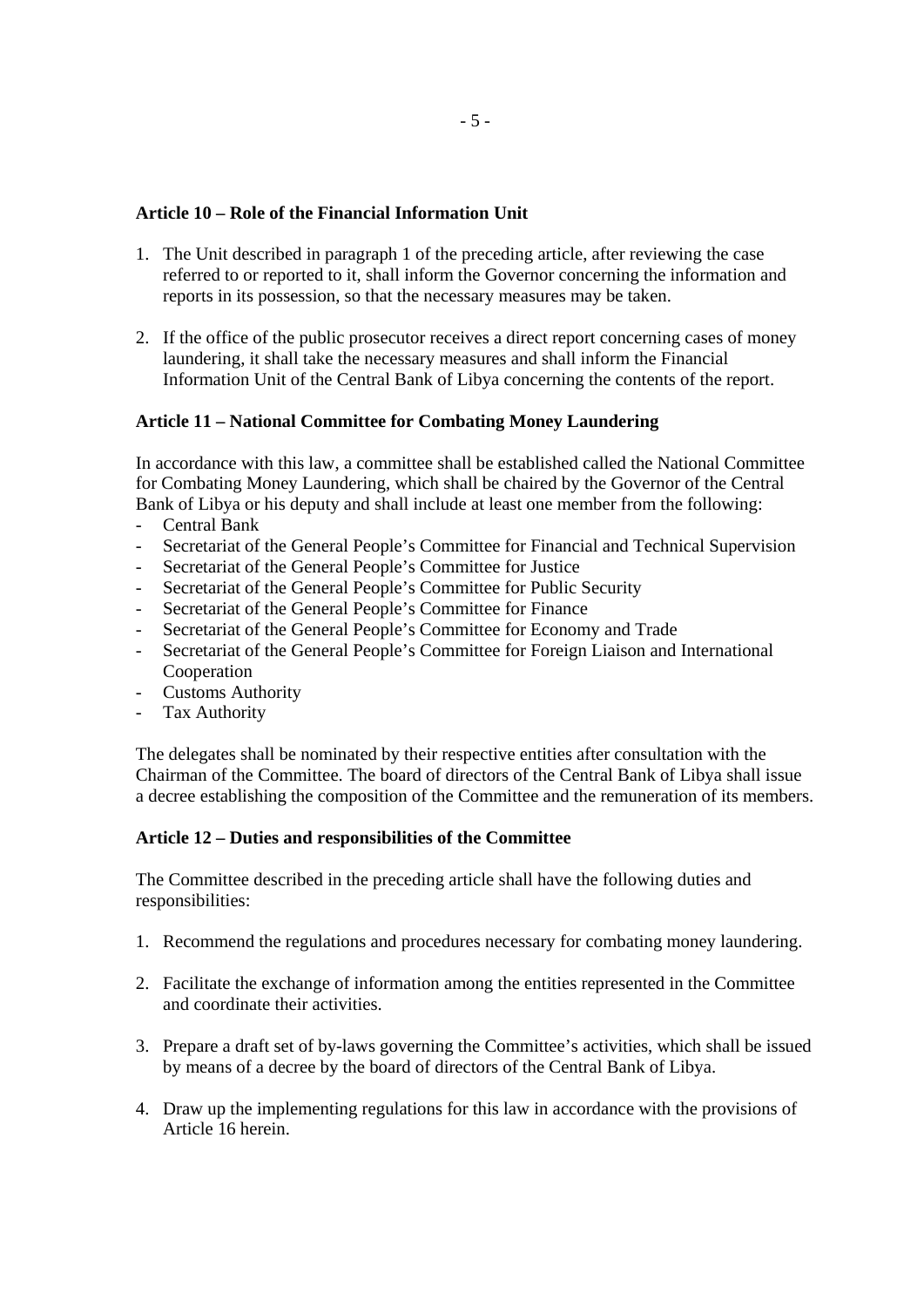- 5. Represent the Government of Libya in international meetings and conferences on combating money laundering.
- 6. Prepare a sample report on suspicious transactions, as described in Article 9 of this law, and determine the method for submitting it to the Financial Information Unit of the Central Bank of Libya.
- 7. Any other tasks assigned to it by the board of directors of the Central Bank of Libya.

#### **Article 13 – Developing appropriate tools for combating money laundering**

All entities responsible for licensing or authorizing financial, commercial, and economic establishments to carry out their activities, as well as the entities responsible for monitoring and inspecting them, shall develop appropriate tools for ensuring their compliance with the rules and regulations related to combating money laundering, and shall inform the Financial Information Unit of the Central Bank of Libya concerning any suspicious cases as soon as they are discovered.

The Central Bank of Libya shall draw up the necessary instructions to be followed by these entities in order to combat money laundering, and shall distribute them in conjunction with circulars issued by the Governor.

#### **Article 14 – Confidentiality of information**

All entities that obtain information and data in accordance with the provisions of this law shall maintain its confidentiality and shall reveal only the information required for use in investigations and legal proceedings against crimes of money laundering or other crimes described in this law.

#### **Article 15 – Judicial cooperation with other countries in combating money laundering**

- 1. The prosecutor general may, at the request of a judicial entity in another country, order to pursue the property obtained from a crime of money laundering or the means used in such crime to be tracked, frozen, or impounded, if the incident fits the description of such a crime in accordance with the provisions of this law and the country in question has signed an agreement with Libya for judicial cooperation, or based on the principle of reciprocity.
- 2. The validity of a judicial order issued in another country by the competent court or judicial authority calling for the seizure of property, proceeds, or means linked to a crime of money laundering or a related crime shall be recognized, if the incident fits the description of such a crime in accordance with the provisions of this law and the country in question has signed an agreement with Libya for judicial cooperation, or based on the principle of reciprocity.